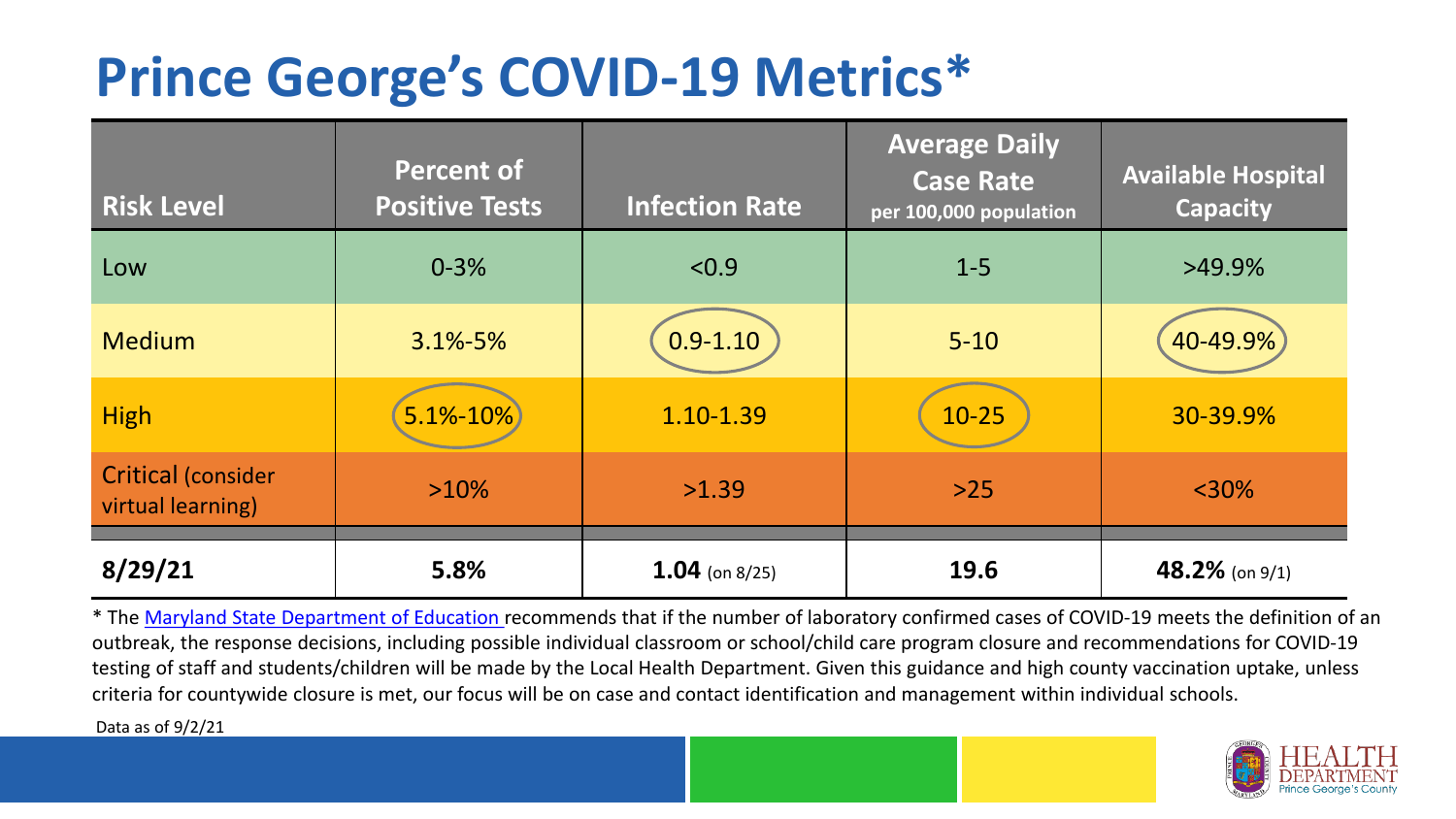# **COVID-19 Community Transmission and Vaccination**

Per the [CDC updated guidance for COVID-19 Prevention in K-12 Schools,](https://www.cdc.gov/coronavirus/2019-ncov/community/schools-childcare/k-12-guidance.html) vaccination is considered the leading prevention strategy for those who are eligible, and **Prince George's County exceeds the percentage of U.S. vaccinations for ages 12 and above**. The CDC also emphasizes using multiple prevention strategies together consistently, included universal indoor masking, as needed based on the level of community transmission and vaccine coverage.



\*County-specific data as of 9/2/21; all other data accessed on 9/2/21 at:<https://covid.cdc.gov/covid-data-tracker>

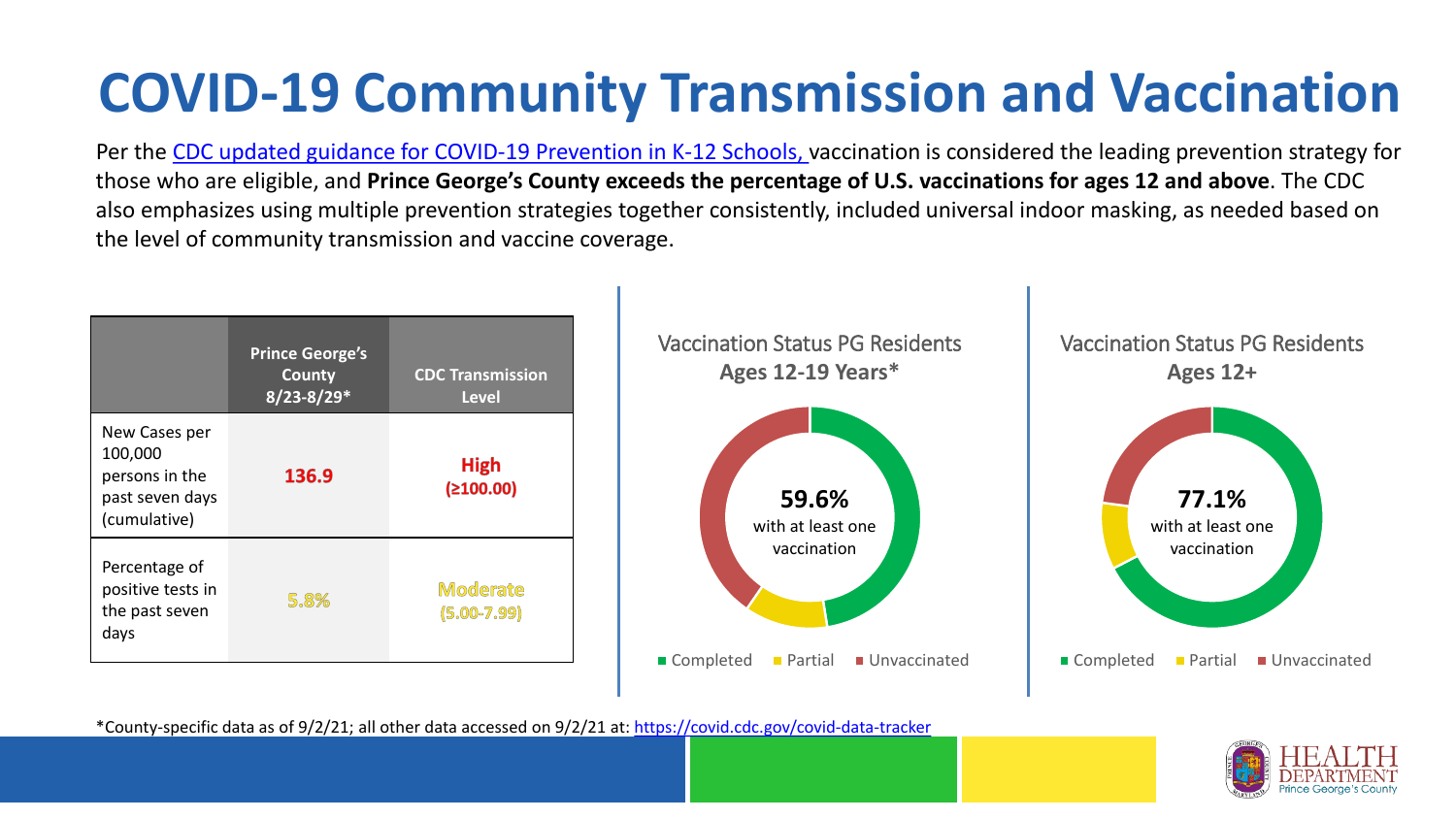### **Testing: Percent Positive** (past 7 days by test date)

The percent of tests returning as positive for county residents **remained at 5.8% at the start of this week**.

4.6% 4.7% 5.0% 5.2%  $5.7\%$   $\begin{array}{@{}lllllllll@{}} 5.7\% & \begin{array}{@{}lllllllllll@{}} 5.7\% & \begin{array}{@{}lllllllllllll@{}} 5.7\% & \begin{array}{@{}lllllllllllllll@{}} 5.7\% & \begin{array}{@{}lllllllllllllllll@{}} 5.7\% & \begin{array}{@{}lllllllllllllllll@{}} 5.7\% & \begin{array}{@{}lllllllllllllllllllll@{}} 5.7\% & \begin{array}{@{}lllllllllllllllllllllllllll@{}} 5.7\% & \begin{array}{@{}$ 0.0% 1.0% 2.0% 3.0% 4.0% 5.0% 6.0% 7.0% 1-Aug 2-Aug 3-Aug 4-Aug 5-Aug 6-Aug 7-Aug 8-Aug 9-Aug 10-Aug 11-Aug 12-Aug 13-Aug 14-Aug 15-Aug 16-Aug 17-Aug 18-Aug 19-Aug 20-Aug 21-Aug 22-Aug 23-Aug 24-Aug 25-Aug 26-Aug 27-Aug 28-Aug 29-Aug

**Percent of Positive COVID-19 Tests by Date Collected** (as of 9/2/21)

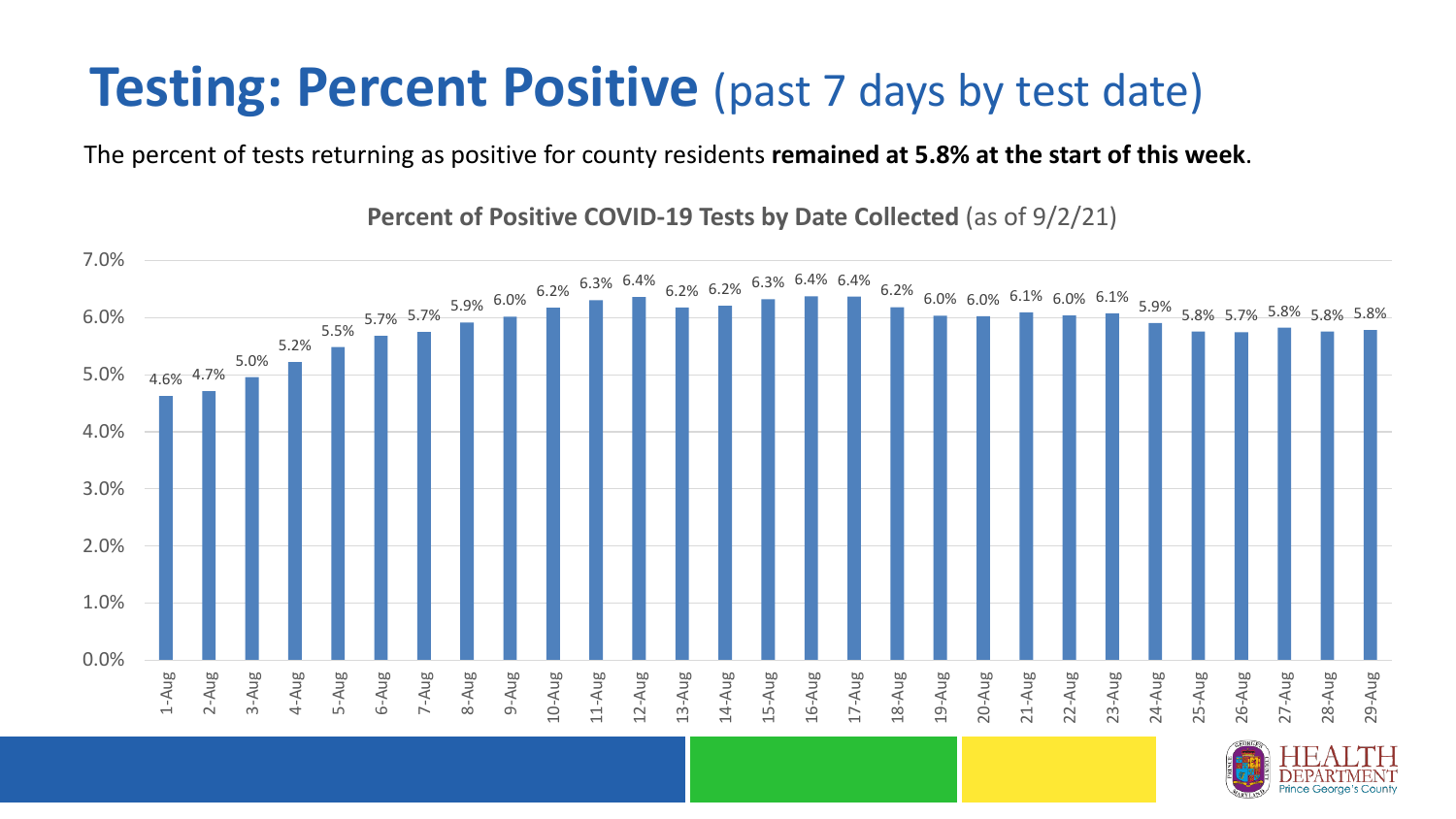## **Infection Rate for Prince George's County**



#### **Estimated by CovidActNow.org**

Accessed 9/2/2021. Each data point is a 14-day weighted average. Presented as the most recent seven days of data as a dashed line, as data is often revised by states several days after reporting.

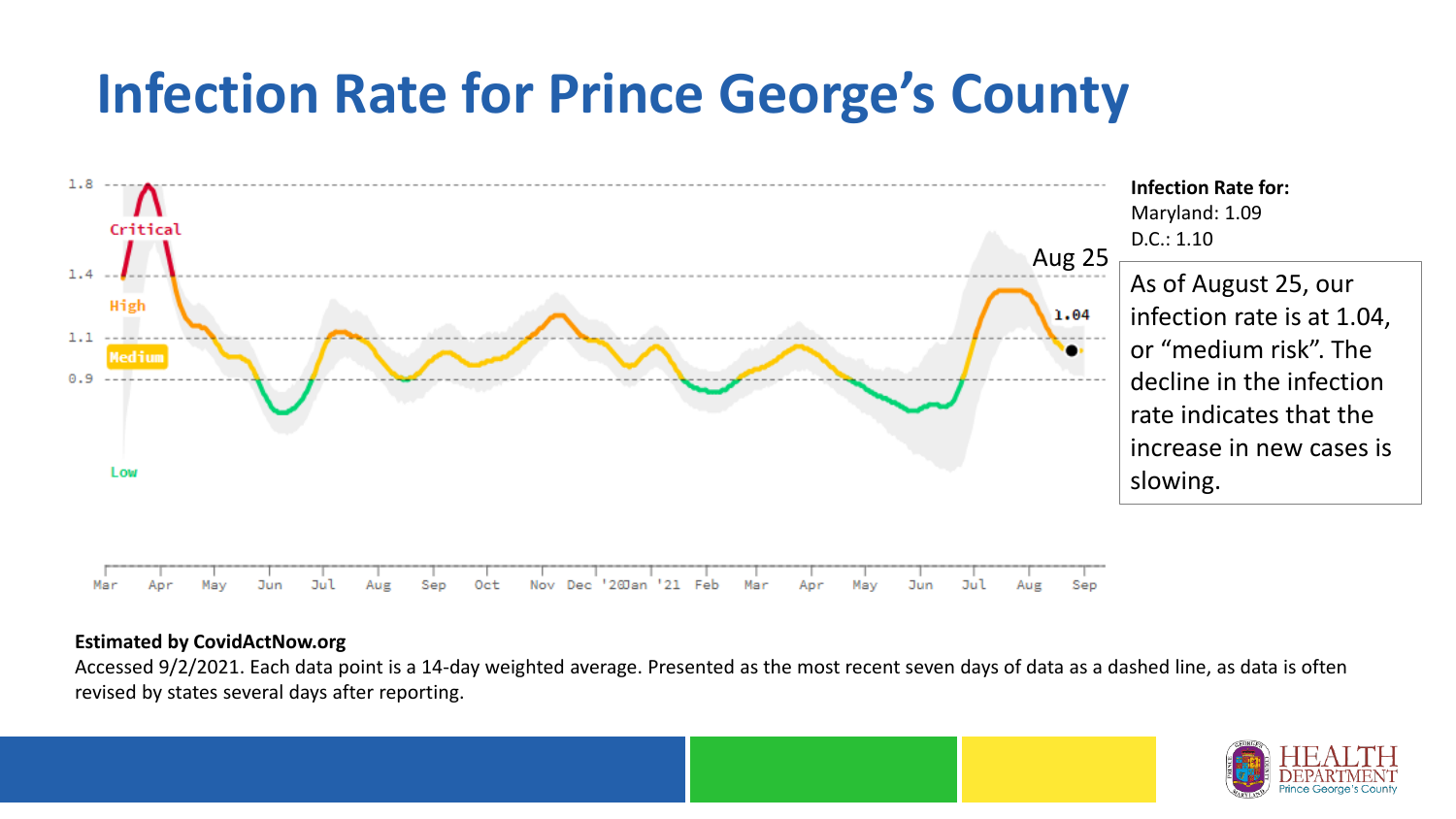### **Average Daily Case Rate** (7-day Average by test date)

**Our daily case rate at the beginning of this week was 19.6 new cases per 100,000 residents.** The current case rate is more than two times higher compared to one month ago (8.8 per 100,000 residents on 7/29). We have remained "high risk" or above 10.0 for over four weeks.

11.2 11.9 13.2 14.2 15.2 16.0 16.3 17.0 17.5 17.5 17.8 18.1 18.0 18.0 18.2 18.8 19.3 19.4 19.3 19.2 19.5 19.6 19.8 20.0 19.7 19.9 20.2 19.8 19.6 0.0 5.0 10.0 15.0 20.0 8/1 8/2 8/3 8/4 8/5 8/6 8/7 8/8 8/9 8/10 8/11 8/12 8/13 8/14 8/15 8/16 8/17 8/18 8/19 8/20 8/21 8/22 8/23 8/24 8/25 8/26 8/27 8/28 8/29 **Low Risk Medium High**

**Average New COVID-19 Cases Per Day Per 100,000 Residents**



Data as of 9/2/21